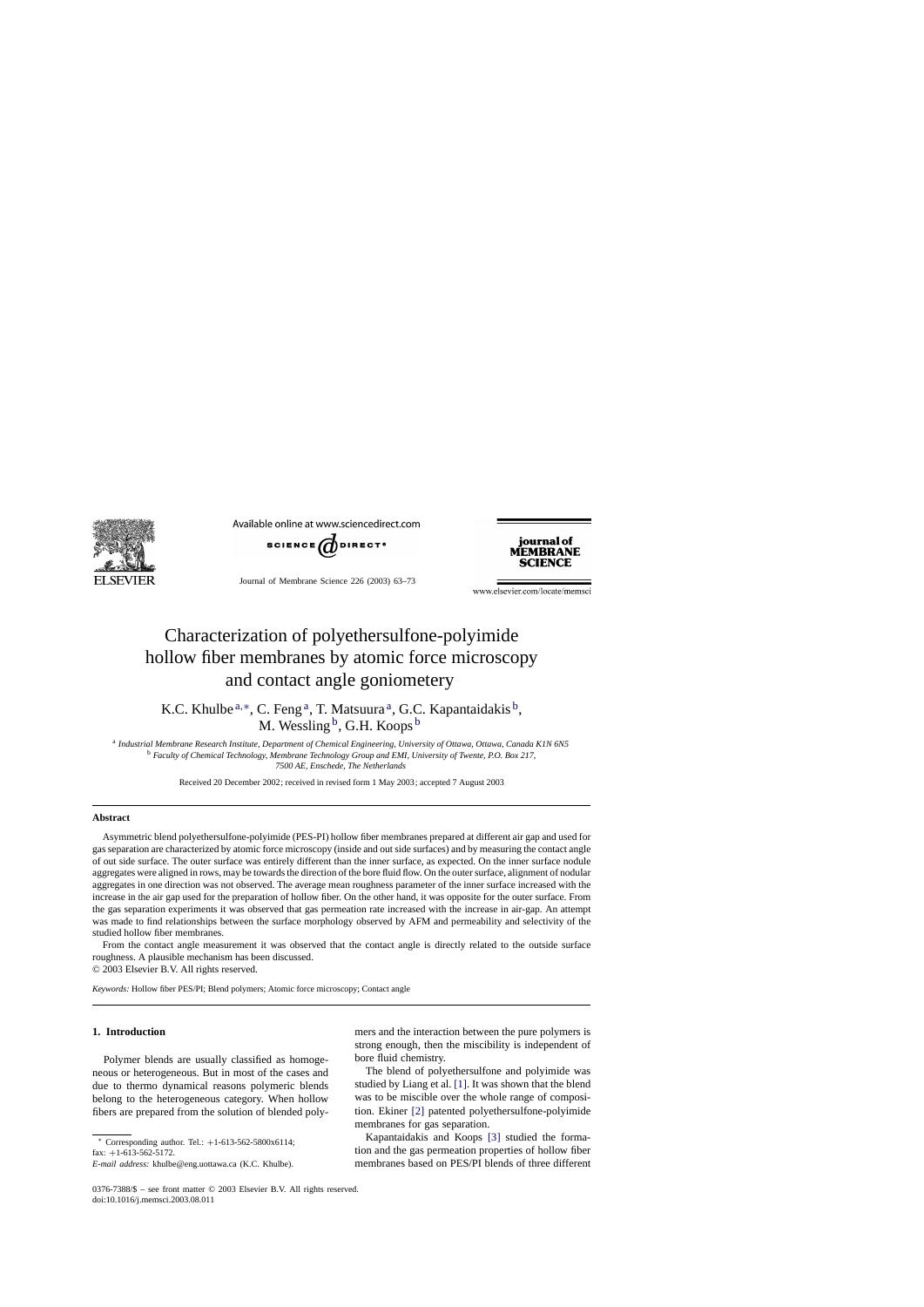compositions (80/20, 50/50 and 20/80 wt.%). They reported that the air-gap distance in the dry/wet spinning process affects both membrane structure and permeation properties. Scanning electron microscopy (SEM) was used to investigate the morphological characteristics and the structure of asymmetric hollow fibers. They reported that fibers had porous skin layer, loose substructure and high permeation values. Increase in the air-gap length from 1 to 10 cm during the formation of PES/PI (80/20 wt.%) hollow fibers, resulted in higher permeation rates for both  $CO<sub>2</sub>$  and  $N<sub>2</sub>$ . The permeance of  $CO<sub>2</sub>$  was increased from 57 to 130 GPU while that of  $N_2$  increases from 5 to 65 GPU. It was also found that the thickness of the hollow fiber skin layer varied from 1029 Å (air-gap distance of 10 cm) to 1198 Å (air-gap distance of 1 cm). The PES-PI hollow fibers were further coated with polydimethyl siloxane (PDMS) and the transport properties of coated hollow fibers were studied.

Kesting [\[4\]](#page-10-0) suggested four superimposed tiers of structure in integrally skinned phase inversion membranes: (1) macromolecules (functionally sub macromolecules, that is displacement of chain segments), (2) nodules (approximately 200 Å in diameter spherical macromolecular aggregates, each of which contains several tens of macromolecules), (3) nodule aggregates (400–1000 Å in diameter spherical clumps of nodules), and (4) supernodular aggregates (aggregates of nodule aggregates which constitute the walls of the  $0.1-2 \mu m$  in diameter open cells in the membrane substructure).

In the present paper, we are reporting the morphology of inner surface and the outer surfaces of PES/PI hollow fiber membranes in terms of nodules and nodule aggregates defined by Kesting [\[4\].](#page-10-0) The mean roughness parameters of the surfaces were also used for surface characterization. The objective of this work is to find relationship between the surface characterization parameters and the gas permeation properties of hollow fibers.

# **2. Experimental**

Hollow fiber blend membranes were prepared by using the commercially available materials polyimide, Matrimid 5218 (Ciba-Geigy) and polyethersulfone Sumikaexcel (Sumitomo) [\[3,5\].](#page-10-0) The composition of PES/PI in blend was 80/20 wt.% and blend composition in NMP was 35 wt.%. The spinning dope was extruded from a spinneret (i.d.  $= 200 \,\mu \text{m}$ , o.d.  $=$ 500  $\mu$ m) at 50 °C. The bore fluid (NMP/water = 80/20) was from the central tube of the spinneret to the center of the fiber at a flow rate of 1.12 ml/min. The fiber traveled through an air gap before entering the coagulation bath (water). The air gaps distance was changed from 1 to 10 cm. The humidity of air was maintained at 53%.

The technique for the AFM (Tapping Mode) is described elsewhere [\[6\].](#page-10-0) For the inner surface study, the hollow fiber membrane was angle cut by means of a sharp razor blade and AFM images were taken from the inside surface (spoon shape area). The sample was fixed on the magnetic disk by using double side adhesive tape. The laser beam of the AFM was focused on the pre-selected spot of the surface prior to the engagement of the cantilever. Differences in the membrane surface morphology can be expressed in terms of roughness parameters such as the mean roughness. This parameter was measured by AFM itself. The mean roughness is the mean value of surface relative to the central plane, the plane for which the volume enclosed by the image above and below this plane are equal.

The roughness parameter depends on the curvature and size of TM-AFM tip, as well as on the treatment of the captured image (plane fitting, flattering, filtering, etc.). Therefore, the roughness parameter should not be considered as absolute roughness values. However, the same cantilever was used for all AFM images and all the AFM images treated in the same way.

Contact angle measurement was carried out by goniometric ally determining the angle from observation of the three-phase meniscus system described elsewhere in detail [\[7\].](#page-10-0) For this purpose, a contact angle goniometer (Rame Hart, Nodel 100), which was modified for hollow fiber was used [\[7\]. H](#page-10-0)ollow fibers were partially immersed in the test liquid (distilled water). Then meniscus was monitored by the goniometer equipped with an optical camera. Advancing and receding contact angles were measured after the equilibrium condition was reached which gradually increasing and decreasing the level of the test liquid in the container in which hollow fiber was partially immersed achieved. In all cases, contact angle data is reported in terms of advancing contact angle  $(\theta_a)$ .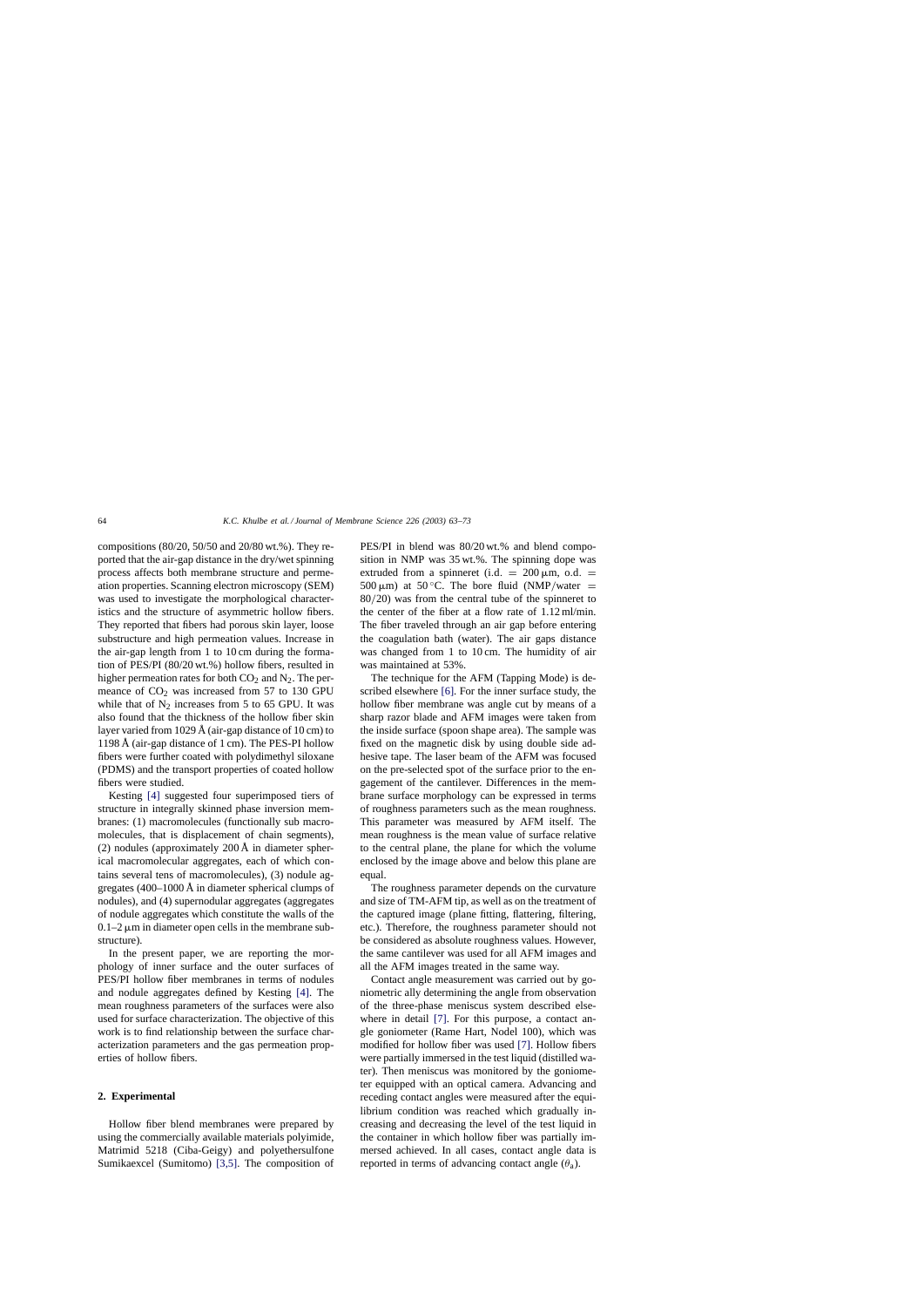# <span id="page-2-0"></span>**3. Results**

#### *3.1. Atomic force microscopic*

#### *3.1.1. Inner surface*

Fig. 1a and b shows the AFM images (scan size  $3 \mu m$ ) at two different sites of the inner surface of a hollow fiber, when the air-gap was 1 cm. For both images the diameter of nodular aggregates, seen as

spheres on the images, is measured. The mean, maximum and minimum values listed in [Table 1](#page-3-0) indicate that there is no meaningful difference in the size of nodular aggregates between two images, although the images look very different. In Fig 1a several nodular aggregates are fused from three to six, while in Fig 1b seven to twelve nodular aggregates are aligned in one row. It should be noted that the inside of the hollow fiber was in contact with bore fluid running



Fig. 1. AFM images at four different sites of the inner surface of hollow fiber prepared at 1 cm air-gap: (a and b) at scan  $3 \mu$ m (top surface) and (c and d) at scan  $1 \mu m$  (3D images).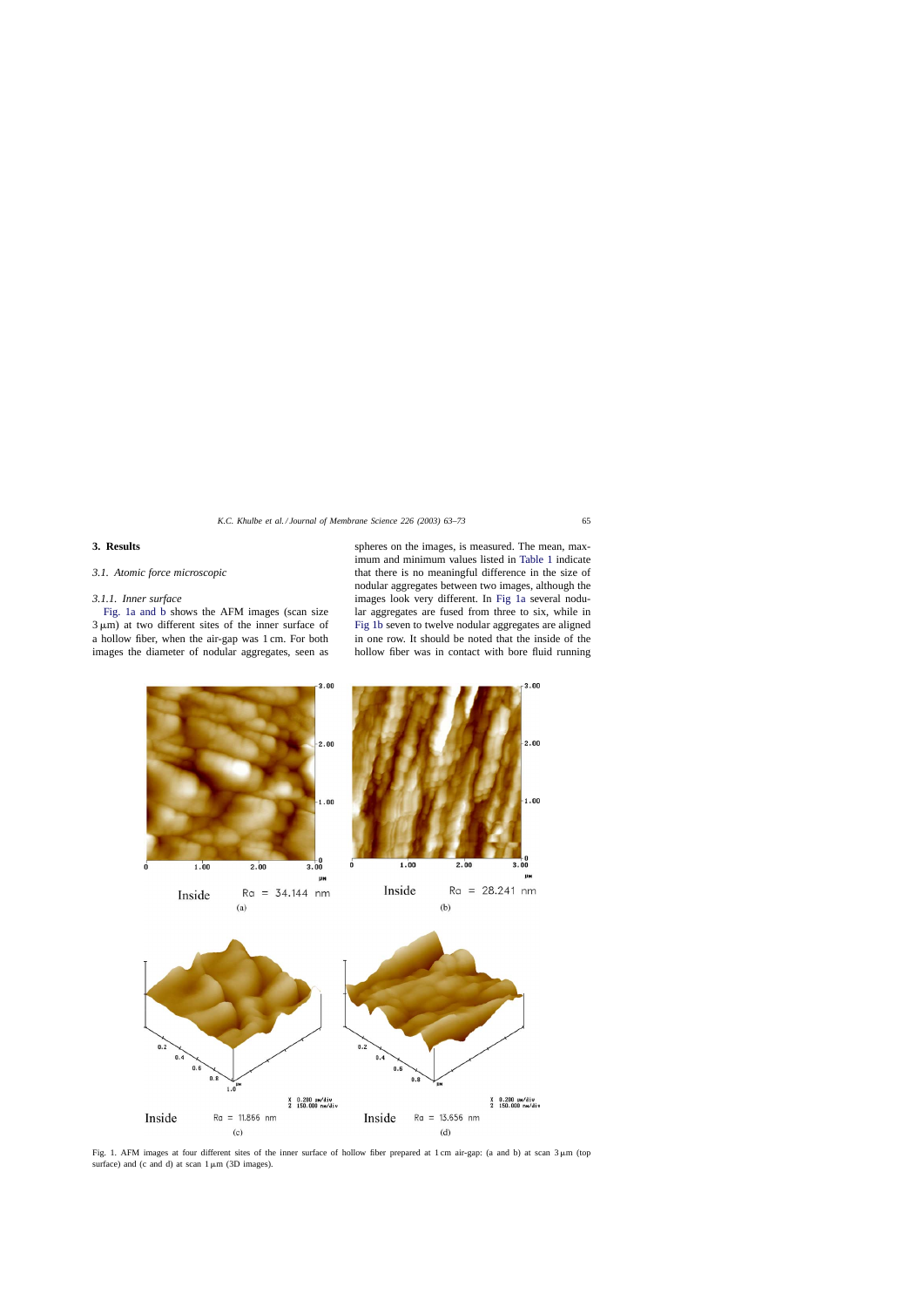<span id="page-3-0"></span>Table 1 Mean, maximum and minimum size (diameter) of nodular aggregates at the inner and outer surfaces of hollow fibers when the air gap was 1 and 10 cm

| Air-gap $(cm)$   |           | Mean<br>(nm) | Maximum<br>(nm) | Minimum<br>(nm) |
|------------------|-----------|--------------|-----------------|-----------------|
| Inside surface   |           |              |                 |                 |
| 1                | Fig. 1a   | 124          | 188             | 93              |
|                  | Fig. $1b$ | 123          | 143             | 95              |
| 10               | Fig. 2a   | 140          | 170             | 117             |
|                  | Fig. $2b$ | 165          | 194             | 120             |
| Out side surface |           |              |                 |                 |
| 1                | Fig. 4a   | 124          | 186             | 109             |
|                  | Fig. 4b   | 123          | 204             | 94              |
| 10               | Fig. 5a   | 137          | 172             | 109             |
|                  | Fig. 5b   | 144          | 148             | 94              |

to the longitudinal direction at high speed. The sheer force working on the surface of the nascent hollow fiber caused nodular aggregates to be aligned to the direction of the bore fluid. Different images observed in[Fig 1a and b](#page-2-0) indicate that the alignment was not completed when the air-gap was as short as 1 cm. [Fig. 1c](#page-2-0) [and d](#page-2-0) show the 3D images of the two sites at  $1 \mu m$ scan.

[Fig. 2a and b](#page-4-0) show the AFM images at two different sites of the inside surface of the hollow fiber (scan  $4 \mu m$ ) when the air gap was 10 cm. For both images, the diameters of nodular aggregates were measured and the mean, maximum and minimum values are summarized in Table 1. Table 1 shows that there is no meaningful difference in the size of nodular aggregates between the two images. The difference in appearance between [Fig. 2a and b](#page-4-0) seems to be much less than the difference between [Fig. 1a and b.](#page-2-0) In both [Fig. 2a](#page-4-0) [and b](#page-4-0) nodular aggregates are assembled to a number of string-like structure, in which they are aligned in one row. This means that the alignment of nodular aggregates under the strong sheer force was completed when the air-gap was as long as 10 cm. Interestingly, the elongation of the nodular aggregate itself was observed, as evidenced by the (mean length/width) ratio of 1.25. [Fig. 2c and d](#page-4-0) show the 3D images of the two sites at  $1 \mu m$  scan. Comparison of [Fig. 2c and d](#page-4-0) with [Fig. 1c and d](#page-2-0) indicates that the roughness increased as the air-gap increased. This trend was supported by the measurement of roughness parameters at different air-gaps as shown in [Fig. 3a and b,](#page-5-0) which correspond to scan size of 1 and 3  $\mu$ m, respectively.

# *3.1.2. Outer surface*

[Fig. 4a and b](#page-6-0) show the AFM images (scan  $4 \mu m$ ) at two different sites of the outer surface of a hollow fiber when the air-gap was 1 cm. For both images the diameters of the nodule aggregates were measured and the mean, maximum and minimum values are reported in Table 1. Table 1 shows there is no meaningful difference in sizes of the nodular aggregates between the two images. A noted difference between the inner surface [\(Figs. 1 and 2\)](#page-2-0) and outer surface [\(Fig. 4\)](#page-6-0) is that spherical nodules are not aligned to one direction on the outer surface. [Fig. 4c and d](#page-6-0) show the 3D images of the two sites. [Fig. 5a and b](#page-7-0) show the AFM images (scan  $4 \mu m$ ) at two different sites of the outer surface of a hollow fiber when the air-gap was 10 cm. For both images the diameters of the nodule aggregates were measured and the mean, maximum and minimum values are listed in Table 1. Table shows that there is no meaningful difference between the two images. Unlike inner surfaces ([Figs. 1 and 2\)](#page-2-0) there was no alignment of nodule aggregates in one direction, although some pattern is observed in the assemblage of nodular aggregates. Moreover, the area of the dark spots, indicating the troughs on the surface increased as the air gap increased from 1 to 10 cm (from [Figs. 4 to 5\).](#page-6-0) [Fig. 5a](#page-7-0) [and b](#page-7-0) show the 3D images of the two sites. Comparing [Fig. 4c and d](#page-6-0) with [Fig. 5c and d,](#page-7-0) the roughness decreased as the air-gap increased from 1 to 10 cm. The same trend was observed when the roughness parameter was plotted versus air-gap in [Fig. 6a and b](#page-8-0) for the scan sizes of 1 and 4  $\mu$ m, respectively.

# *3.2. Contact angle*

[Fig. 7](#page-8-0) shows the contact angle of the outer surface of the PES/PI hollow fiber membranes against air-gap used for the preparation of membranes. From [Fig. 7](#page-8-0) it seems that the contact angle is decreasing with an increase in air-gap distance.

# *3.3. Outer and inner diameters of the hollow fibers*

[Table 2](#page-4-0) shows the outside diameters and inside diameters of the hollow fibers against the air-gap distance. As the air-gap is increasing both outside and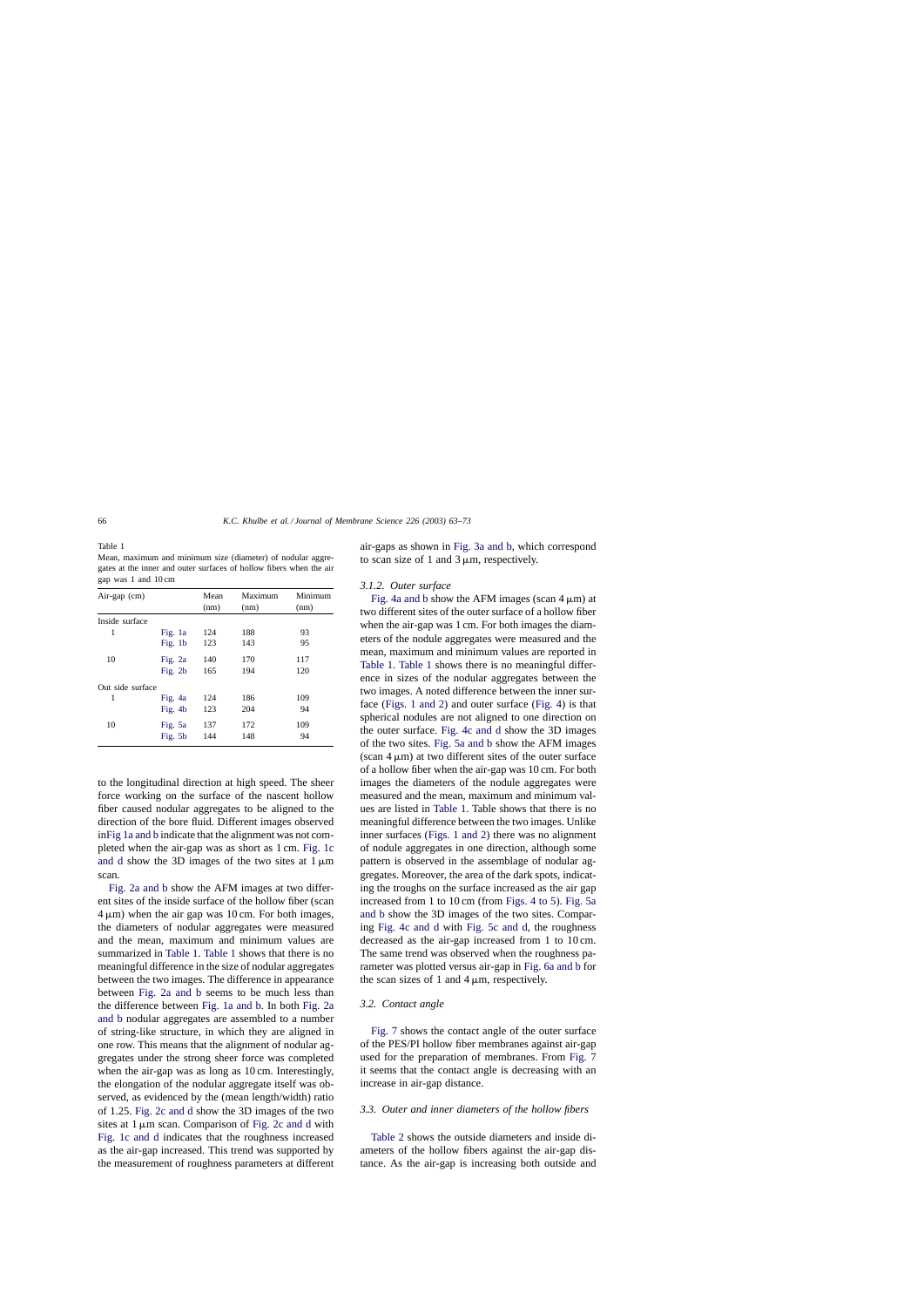<span id="page-4-0"></span>

Fig. 2. AFM images at four different sites of the inner surface of hollow fiber prepared at 10 cm air-gap: (a and b) at scan  $3 \mu m$  (top surface) and (c and d) at scan  $1 \mu m$  (3D images).

inside diameters increase while the thickness of the hollow fiber decreases. [Fig. 8](#page-9-0) shows the trend of decreasing of hollow fiber thickness against air-gap distance.

# **4. Discussion**

The effect of air-gap on the performance of the hollow fiber membrane and on its morphology is quite

Table 2

| Outside and inside diameter and thickness of the PES/PI hollow fiber membrane |
|-------------------------------------------------------------------------------|
|-------------------------------------------------------------------------------|

| Air-gap (cm) | Outer diameter<br>$(\mu m)$ | Inner diameter<br>$(\mu m)$ | Thickness of the<br>membrane $(\mu m)$ |
|--------------|-----------------------------|-----------------------------|----------------------------------------|
|              | 406                         | 221                         | 92.5                                   |
| 2            | 406                         | 223                         | 91.5                                   |
| 4            | 408                         | 229                         | 89.5                                   |
| 6            | 415                         | 239                         | 88.0                                   |
| 10           | 423                         | 244                         | 89.5                                   |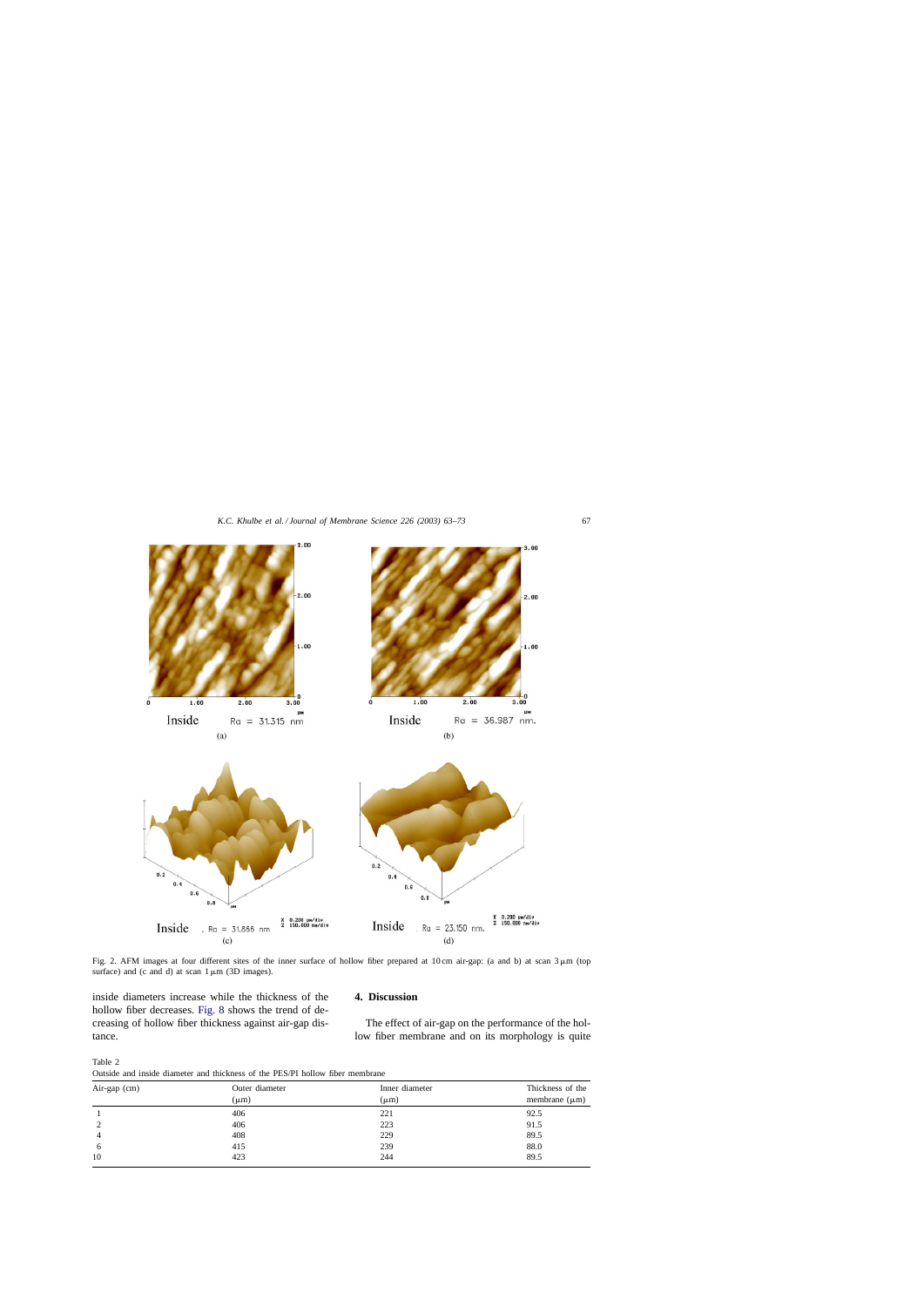<span id="page-5-0"></span>

Fig. 3. Mean roughness of the inner surface of hollow fibers against air-gap used for the preparation of hollow fiber membrane: (a) at scan  $1 \mu m$  and (b) at scan  $3 \mu m$ .

complex. It depends on the bore fluid rate, polymer concentration in the solution, properties of the solvent used, spin rate, etc. In the present study all the parameters were kept constant except air-gap.

Kapantaidakis and Koops [\[3\]](#page-10-0) and Kapantaidakis et al. [\[5\]](#page-10-0) reported that the permeation rate of  $CO<sub>2</sub>$  and  $N_2$  were directly related to the air-gap for these hollow fibers. Khulbe et al. [\[8\]](#page-10-0) reported that the roughness of the top surface is directly related to the permeation of gases through poly(phenylene oxide) (PPO) membranes. However, this study was focused on flat membranes. Wood [\[9\]](#page-10-0) studied gas permeation through PPO hollow fibers and reported that the trend for the permeation rate of both methane and  $CO<sub>2</sub>$  was increase with increasing air-gap distance.

#### *4.1. Inner surface*

In the earlier study on  $CO<sub>2</sub>$  and  $N<sub>2</sub>$  permeation through PES/PI blended hollow fiber membranes coated with PDMS [\[3\], a](#page-10-0) slight increase in permeation rate was observed with an increase in air-gap. This was attributed to protracted coagulation from the bore side, resulting in a more open structure on the bore side of membrane. It was also postulated that solvent NMP diffused from the bore liquid into the dope, since the bore liquid contained NMP as high as 80%. The increase in air gap resulted in a longer contact time between the nascent fiber and the bore liquid, leading to intrusion of a larger quantity of NMP into the membrane and hence looser structure of polymer on the bore side.

The AFM images support the above view. The nodular aggregates were aligned more to the direction of the bore fluid flow as the air-gap increased. In this process, initially fused nodular aggregates are isolated from each other before being aligned in a row. When the nodular aggregates are reassembled (in a row), they are no longer fused as tightly as before. Hence, the surface roughness increases as nodular aggregates are better aligned to the flow direction with an increase in air-gap. In other words, the nodular aggregates tend to be more loosely packed as the air-gap increases. This is an agreement with a conclusion in the earlier work [\[3\].](#page-10-0)

#### *4.2. Outer surface*

Based on a sharp decrease in  $CO<sub>2</sub>/N<sub>2</sub>$  selectivity of uncoated hollow fibers when the air-gap was increased, it was concluded in the earlier study [\[3\]](#page-10-0) that the skin layer (on the outer surface of the hollow fiber) contained a small fraction of tiny pores and the fraction increased with the air gap. It was further postulated that the increase in porosity was due to the increase in the water content at the skin layer, as the contact time with humid air increased with an air-gap distance.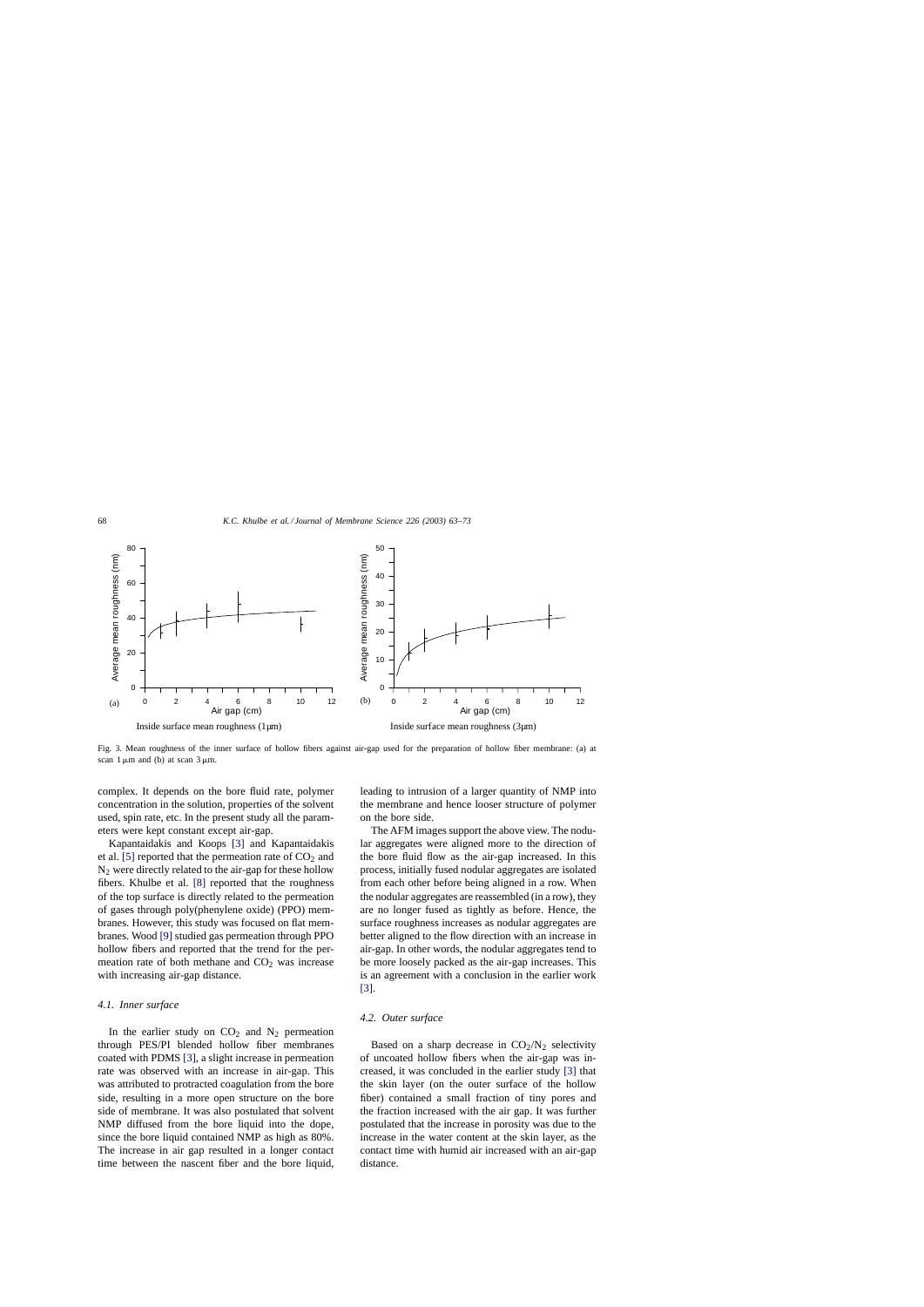<span id="page-6-0"></span>

Fig. 4. AFM images at four different sites of the outer surface of hollow fiber prepared at 1 cm air-gap: (a and b) at scan  $4 \mu m$  (top surface) and (c and d) at scan  $1 \mu m$  (3D images).

The above view is also supported by the AFM images. The casting solution is under stress inside the spinneret. As soon as it comes out of the spinneret, the stress perpendicular to the fiber axis will be released. However, the stress parallel to the axis will remain until the fiber reaches the gelation bath. The release of the stress perpendicular to the axis will result in the expansion of the fiber diameter, while the stress parallel to the axis will elongate the fiber and decrease the fiber diameter.

Looking into [Table 2,](#page-4-0) both outer and inner diameters of the hollow fiber are increasing with the air gap. Therefore, polymer relaxation due to stress release (perpendicular to the axis) seems to dominate while the fiber is traveling through the air-gap. The larger the air-gap, the more relaxed the polymer, and the macromolecules tend to coil and entangle with each other, enhancing the fusion of the nodular aggregates. This is reflected in the decrease of the roughness parameters on the outer surface with an increase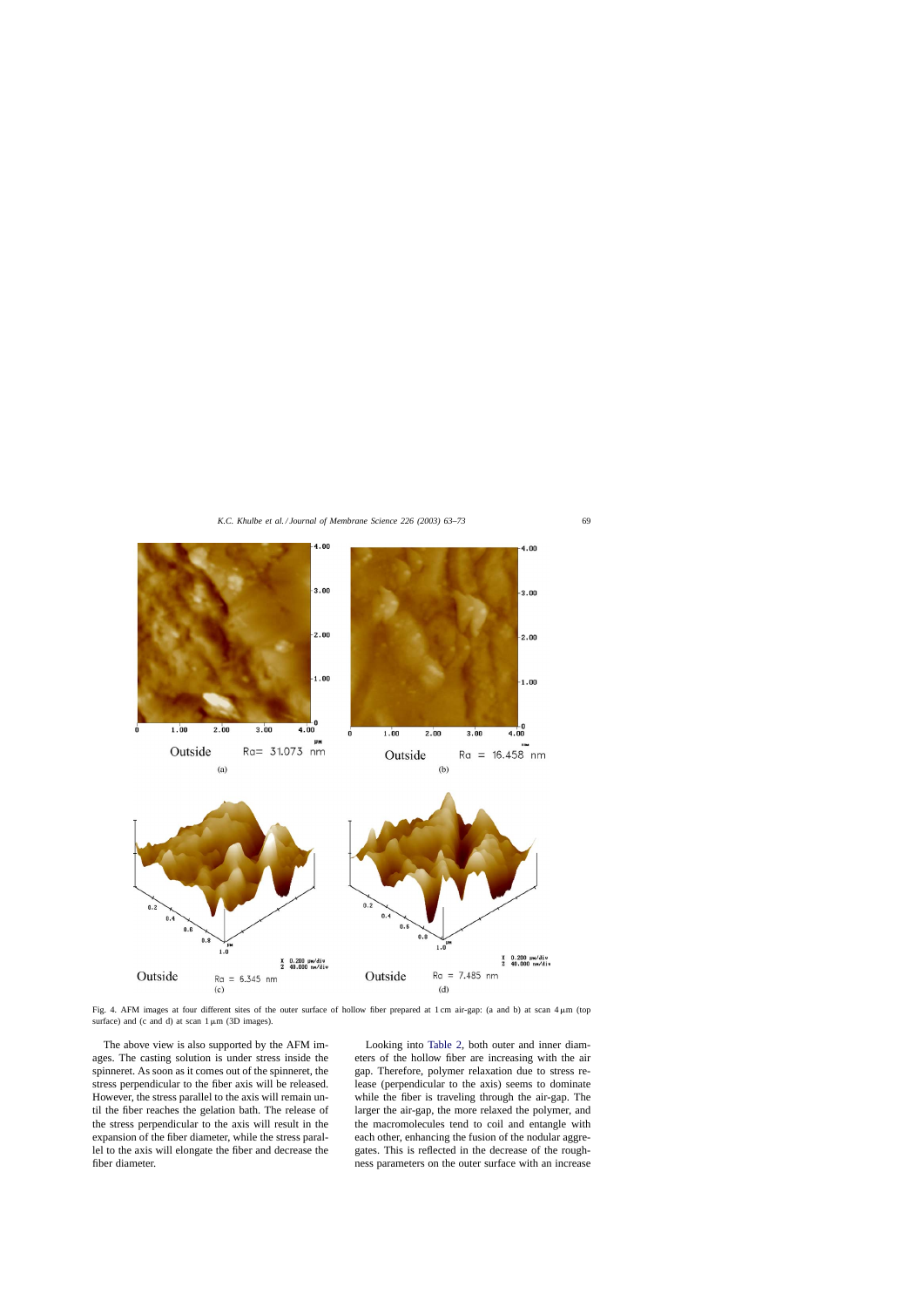<span id="page-7-0"></span>

Fig. 5. AFM images at four different sites of the outer surface of hollow fiber prepared at 10 cm air-gap: (a and b) at scan  $4 \mu m$  (top surface) and (c and d) at scan  $1 \mu m$  (3D images).

in the air gap. It is hence expected that the selectivity of the membrane will increase in air gap [\[10\]. T](#page-10-0)he experimental results were, however, exactly the opposite. These unexpected results are probably attributable to the increase in porosity, which was caused by an increase in water content in the skin layer, as postulated in the earlier work. This interpretation is supported by the images given in Fig. 5a and b, where relatively large areas of dark spots are observed. Some of these dark spots may be penetrating through the skin layer into the porous sub layer underneath, forming pores that are responsible for the gas leakage.

The present results are also consistent with the results observed by Feng et al. [\[11\]](#page-10-0) in the study of structure and performance of microporous polyetherimide hollow fiber membranes made by solvent-spinning method. Instead of air-gap they studied the effect of bore liquid flow rate varied between 0.1 and 0.4 ml/min, while keeping the air-gap constant, i.e. 80 cm. The morphology of the surfaces was depending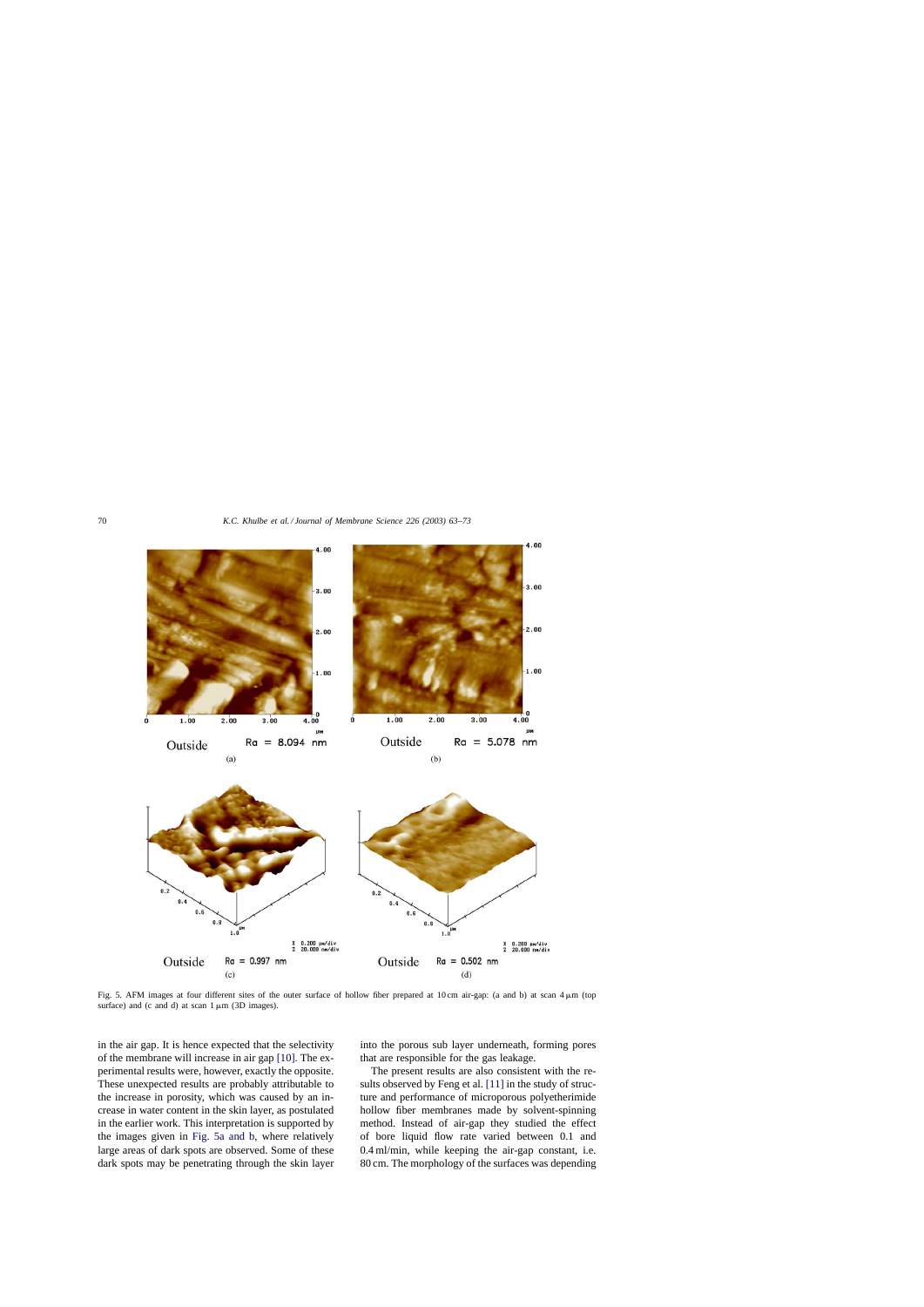<span id="page-8-0"></span>

Fig. 6. Mean roughness of outer surface of the hollow fibers against air-gap used for the preparation of hollow fiber membrane: (a) at scan  $1 \mu m$  and (b) at scan  $4 \mu m$ .

on the bore fluid rate. Nodular aggregates were strongly aligned in the direction of the bore liquid flow at the inside surface of the hollow fiber, while nodule aggregates were more weakly aligned at the outside surface. Elongation of the nodular aggregate was observed. The roughness of the inside surface increased with an increase in the bore liquid flow rate, while an opposite trend was observed at the outside surface. The surface porosity increased as the bore liquid flow rate increased.



Fig. 7. Effect of air-gap distance on contact angle of the outer surface of the hollow fiber membrane.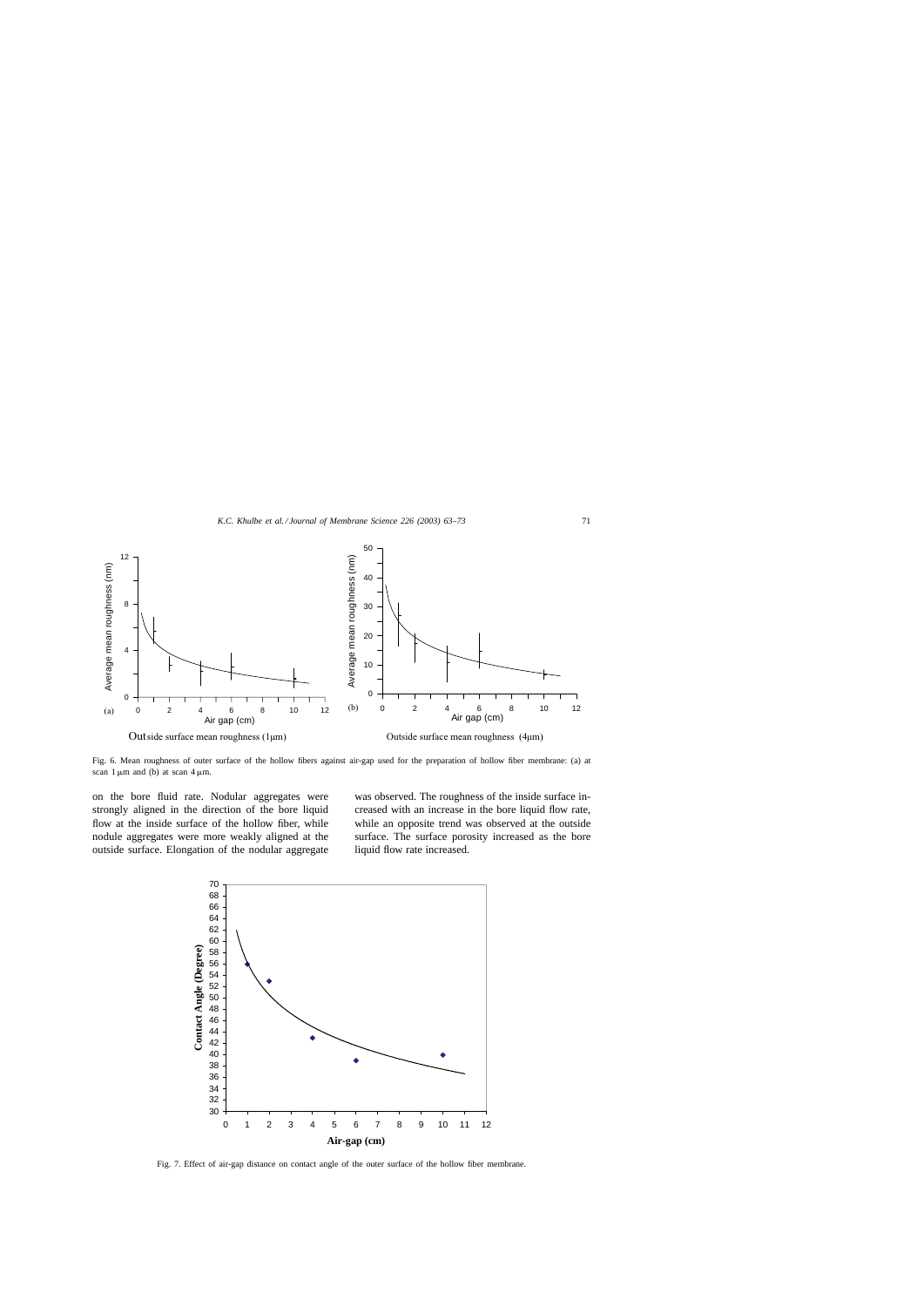<span id="page-9-0"></span>

Fig. 8. Effect of air-gap distance on the thickness of the hollow fiber membrane.

[Table 1](#page-3-0) indicates that on the outer surface, when the air gap distance is 10 cm, the mean size of nodular aggregates is slightly higher than the mean size of nodular aggregates when the air gap is 1 cm. It is reported that the thickness of the active layer of the previous one was less than the second one [\[3\].](#page-10-0) Kapantaidakis and Koops [\[3\]](#page-10-0) found that the thickness of the skin layer of the hollow fiber membranes were 1029 and 1198 Å for the 10 and 1 cm air-gap distance, respectively. At present due to lack of data no relation could be found between nodular aggregates and the thickness of the active layer.

[Fig. 7](#page-8-0) shows the contact angle of the outer surface of PES/PI hollow fiber membranes against air gap distance. From [Fig. 7](#page-8-0) it seems that the contact angle is decrease with the increase in air gap distance. In other words, the contact angle is directly related to the roughness of the surface. Asmanraft [\[7\]](#page-10-0) reported similar observation in the study of hollow fibers used for dialysis.

Fig. 8 shows the relation between the thicknesses of the PES/PI hollow fiber membranes and air-gap distances. On comparing [Figs. 7 and 8, i](#page-8-0)t is interesting to note that the trend of decreasing in both cases, i.e. thickness and contact angle, against air-gap distance is similar.

# **5. Conclusions**

From the present study, the following conclusions can be drawn.

- 1. The morphology of the surfaces (inside and outside) of hollow fibers depends on the air gap during hollow fiber formation.
- 2. At inner surface, the nodular aggregates were aligned, may be to the direction of bore fluid and formed rows of nodular aggregates. This visual effect was more significant when the air-gap increased. The rows were formed at least by seven to thirteen super nodular aggregate.
- 3. The mean roughness parameters of the both surfaces depend on the air-gap used to make fiber. The mean roughness parameter of the inner surface increased with the increase of air-gap, while the trend was opposite for the outer surface.
- 4. Contact angle of the outer surface is directly related to the roughness of the surface.